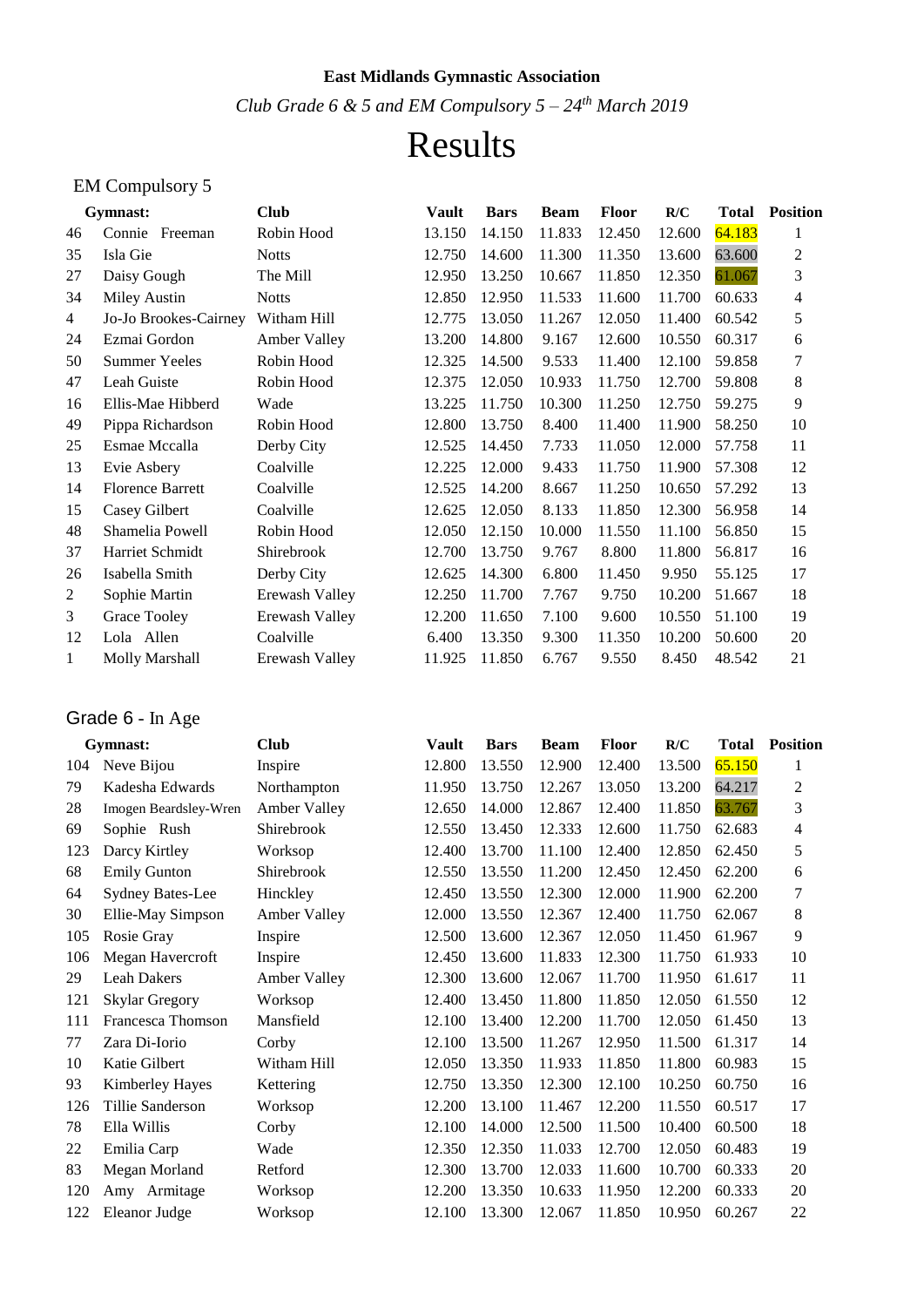| 20             | Eva Barrell                  | Wade              | 11.950 | 13.750 | 11.467 | 10.900 | 12.150 | 60.217 | 23     |
|----------------|------------------------------|-------------------|--------|--------|--------|--------|--------|--------|--------|
| 33             | Annabell Rigby               | Derby City        | 12.500 | 13.250 | 12.033 | 11.100 | 11.250 | 60.133 | 24     |
| 39             | Florence Granton-Crow        | <b>Notts</b>      | 11.650 | 13.600 | 11.867 | 10.700 | 12.300 | 60.117 | 25     |
| 65             | Jada Chambers-Sheridan       | Hinckley          | 12.800 | 13.250 | 11.700 | 12.000 | 10.350 | 60.100 | 26     |
| 124            | Phoebe Nuttall               | Worksop           | 12.050 | 13.450 | 10.467 | 11.700 | 12.350 | 60.017 | 27     |
| 66             | Aria Asciamprener            | Shirebrook        | 12.150 | 12.200 | 12.100 | 12.100 | 11.450 | 60.000 | 28     |
| 23             | Abigail Kelly                | Wade              | 12.300 | 12.750 | 10.700 | 12.450 | 11.750 | 59.950 | 29     |
| 45             | Amelia Wright                | <b>Notts</b>      | 12.000 | 13.400 | 11.433 | 10.800 | 12.200 | 59.833 | 30     |
| 42             | Phillipa Jackson             | <b>Notts</b>      | 12.700 | 13.300 | 11.500 | 10.400 | 11.900 | 59.800 | 31     |
| 53             | Sophie Nixon                 | Matrix            | 11.700 | 13.000 | 10.767 | 11.950 | 12.250 | 59.667 | 32     |
| 51             | Eryn Billingham              | Matrix            | 12.150 | 13.400 | 10.067 | 12.000 | 11.700 | 59.317 | 33     |
| 52             | Kyra Grant                   | Matrix            | 11.900 | 13.650 | 12.167 | 11.700 | 9.850  | 59.267 | 34     |
| 92             | Rosa Currie                  | Kettering         | 12.250 | 13.450 | 11.700 | 11.500 | 10.350 | 59.250 | 35     |
| 67             | Sienna Bownes                | Shirebrook        | 12.550 | 13.200 | 9.967  | 11.400 | 12.000 | 59.117 | 36     |
| 95             | Sophie Mitchell              | Kettering         | 11.950 | 13.400 | 11.967 | 10.950 | 10.850 | 59.117 | 36     |
| 43             | Sophia Rawlinson             | <b>Notts</b>      | 12.400 | 13.250 | 12.167 | 10.200 | 10.800 | 58.817 | 38     |
| 110            | <b>Madison Edwards</b>       | Mansfield         | 12.450 | 13.400 | 9.533  | 12.300 | 11.000 | 58.683 | 39     |
| 91             | Aaliyah Church               | Kettering         | 11.900 | 13.350 | 11.300 | 11.300 | 10.750 | 58.600 | 40     |
| 82             | Isla Mason                   | Retford           | 11.850 | 13.350 | 11.667 | 11.100 | 10.500 | 58.467 | 41     |
| 81             | Sophia Flynn                 | Retford           | 12.150 | 13.700 | 10.500 | 11.500 | 10.200 | 58.050 | 42     |
| 31             | Jorgie Stone                 | Amber Valley      | 12.100 | 13.350 | 12.067 | 11.800 | 8.450  | 57.767 | 43     |
| 21             | Lily Busby                   | Wade              | 11.200 | 12.000 | 11.100 | 11.200 | 12.200 | 57.700 | 44     |
| 107            | Libby Sadler                 | Lincoln           | 12.300 | 12.900 | 9.700  | 11.850 | 10.800 | 57.550 | 45     |
| 40             | <b>Ruby Holmes</b>           | <b>Notts</b>      | 12.750 | 13.450 | 10.233 | 11.200 | 9.800  | 57.433 | 46     |
| 44             | Poppy Williams               | <b>Notts</b>      | 11.900 | 13.000 | 11.300 | 10.800 | 10.300 | 57.300 | 47     |
| 125            | <b>Emily Rutter</b>          | Worksop           | 12.350 | 13.350 | 11.867 | 9.500  | 10.150 | 57.217 | 48     |
| 38             | Freda Farries-Dinsdale Notts |                   | 12.000 | 13.500 | 9.933  | 11.000 | 10.600 | 57.033 | 49     |
| 32             | Lily Deley                   | Derby City        | 11.550 | 13.300 | 10.667 | 10.200 | 11.300 | 57.017 | 50     |
| 94             | Maise Hunter                 | Kettering         | 11.950 | 13.350 | 11.400 | 10.700 | 9.250  | 56.650 | 51     |
| 90             | Scarlett Anderson            | Kettering         | 12.450 | 13.800 | 11.467 | 10.500 | 8.250  | 56.467 | 52     |
| 108            | Sophie Compton               | Lings             | 11.650 | 12.700 | 10.267 | 10.900 | 10.500 | 56.017 | 53     |
| 41             | Orla Hutchinson              | <b>Notts</b>      | 12.000 | 13.200 | 11.100 | 10.550 | 9.150  | 56.000 | 54     |
| 11             | <b>Fleur Patrick</b>         | Witham Hill       | 12.000 | 11.200 | 11.167 | 10.550 | 10.950 | 55.867 | 55     |
| 96             | Arrabella Tebbutt            | Kettering         | 11.700 | 13.050 | 11.167 | 9.600  | 10.000 | 55.517 | 56     |
| 54             | Phoebe Richardson            | Robin Hood        | 12.600 | 13.000 | 9.567  | 10.100 | 9.950  | 55.217 | 57     |
| 57             | Hollie Turnbull              | Robin Hood        | 12.300 | 13.000 | 10.733 | 11.700 | 6.700  | 54.433 | 58     |
| 9              | Helena Stephenson            | Erewash Valley    | 12.000 | 11.650 | 10.767 | 8.650  | 10.000 | 53.067 | 59     |
| 6              | Freya Burt                   | Erewash Valley    | 11.900 | 10.850 | 10.000 | 10.250 | 9.700  | 52.700 | 60     |
| 19             | Sarah Schwarzenberger Adams  |                   | 11.650 | 11.350 | 7.700  | 10.850 | 11.050 | 52.600 | 61     |
| 55             | Lamiyah Ryan                 | Robin Hood        | 12.600 | 13.400 | 9.400  | 11.400 | 4.950  | 51.750 | 62     |
| 56             | <b>Scarlett Taylor</b>       | Robin Hood        | 12.450 | 12.700 | 9.000  | 8.900  | 8.050  | 51.100 | 63     |
| 80             | Ophelia Varakantam           | Oadby & Leicester | 11.350 | 12.650 | 10.767 | 6.400  | 9.800  | 50.967 | 64     |
| $\overline{7}$ | Ellie James                  | Erewash Valley    | 11.950 | 11.600 | 10.333 | 8.800  | 8.100  | 50.783 | 65     |
| 17             | Milan Everitt                | Adams             | 12.200 | 11.700 | 10.800 | 8.450  | 6.900  | 50.050 | 66     |
| 18             | Lola Lancashire              | Adams             | 11.500 | 11.050 | 9.533  | 10.400 | 7.500  | 49.983 | 67     |
| 8              | Elyza Ratcliffe-Clare        | Erewash Valley    | 12.250 | 11.000 | 10.467 | 8.800  | 7.400  | 49.917 | 68     |
| 5              | Mia Back                     | Erewash Valley    | 12.000 | 11.750 | 9.167  | 8.200  | 8.300  | 49.417 | 69     |
| 109            | Lauren Compton               | Lings             | 11.350 | 12.650 | 7.667  | 9.100  | 7.600  | 48.367 | $70\,$ |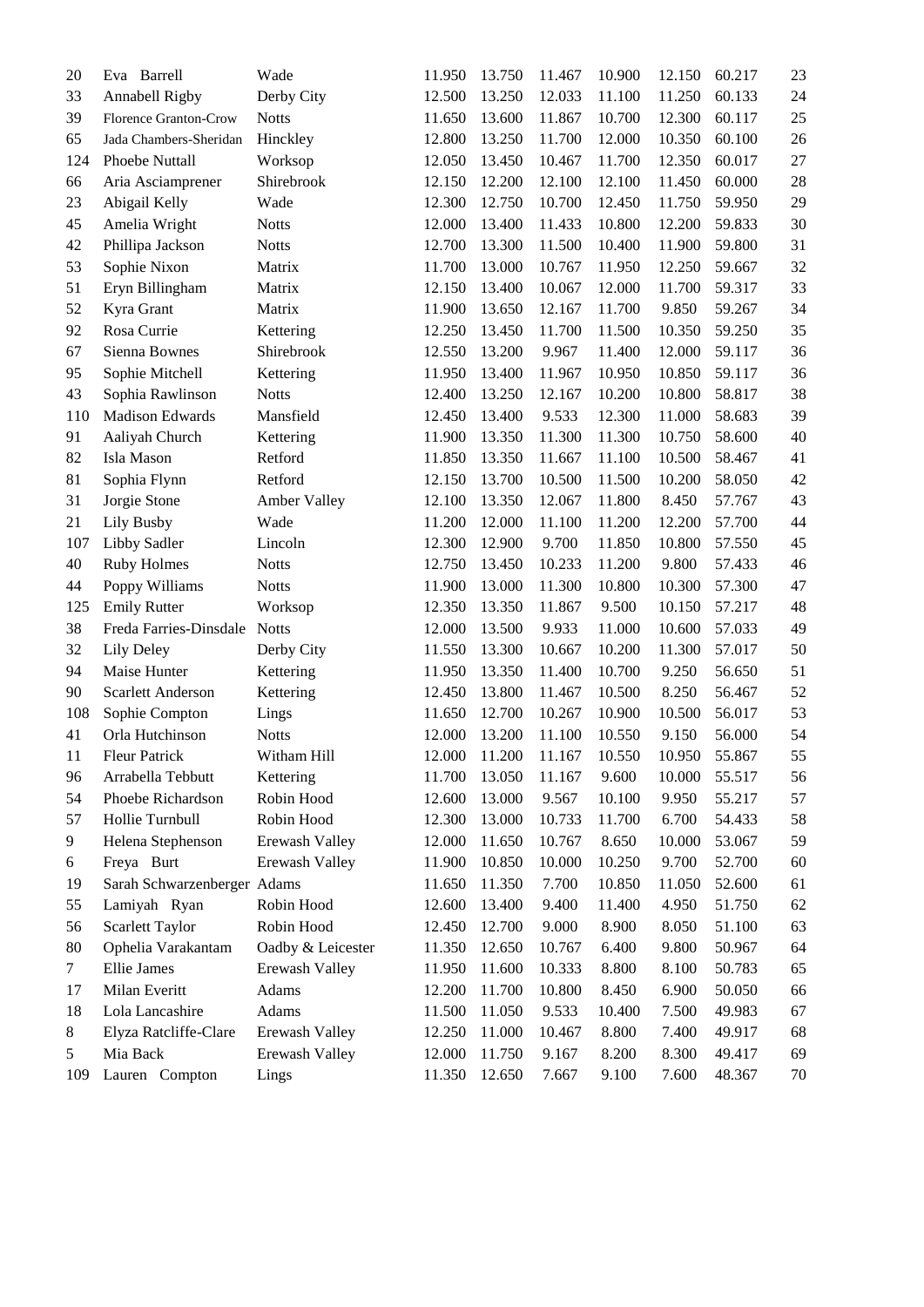### **East Midlands Gymnastic Association**

*Club Grade 6 & 5 and EM Compulsory 5 – 24th March 2019*

# Results

## Grade 5 - In Age

|     | Gymnast:                     | <b>Club</b>       | <b>Vault</b> | <b>Bars</b> | <b>Beam</b> | <b>Floor</b> | R/C    | <b>Total</b> | <b>Position</b> |
|-----|------------------------------|-------------------|--------------|-------------|-------------|--------------|--------|--------------|-----------------|
| 72  | Rochelle Mwarewangepo        | Corby             | 13.200       | 13.250      | 12.667      | 13.150       | 13.067 | 65.333       | 1               |
| 71  | Fleur Lloyd                  | Corby             | 13.200       | 12.850      | 12.300      | 12.700       | 13.067 | 64.117       | $\overline{c}$  |
| 98  | Summer Lewis                 | Inspire           | 13.250       | 13.250      | 12.133      | 12.350       | 13.000 | 63.983       | 3               |
| 103 | Lena Gabryszak               | Mansfield         | 13.200       | 13.100      | 11.233      | 12.800       | 13.300 | 63.633       | 4               |
| 137 | Shyla-Bay Stewart            | Witham Hill       | 12.800       | 13.300      | 11.833      | 12.650       | 12.967 | 63.550       | 5               |
| 63  | Julia Lato                   | Hinckley          | 12.500       | 12.600      | 12.167      | 12.950       | 13.133 | 63.350       | 6               |
| 97  | Layla Bailey                 | Inspire           | 12.700       | 13.300      | 11.967      | 12.900       | 11.333 | 62.200       | 7               |
| 129 | Emily Burn                   | Wade              | 13.300       | 12.850      | 11.100      | 12.350       | 12.533 | 62.133       | 8               |
| 60  | Kate Brooks                  | Hinckley          | 13.200       | 12.100      | 11.667      | 12.350       | 12.767 | 62.083       | 9               |
| 156 | Lucy Collis                  | Shirebrook        | 12.550       | 12.850      | 11.067      | 12.850       | 12.433 | 61.750       | 10              |
| 145 | Sienna Hayward               | Worksop           | 12.800       | 12.500      | 11.800      | 12.450       | 12.033 | 61.583       | 11              |
| 136 | Viktoria Mackwood            | Witham Hill       | 12.450       | 12.950      | 11.067      | 12.400       | 12.500 | 61.367       | 12              |
| 87  | Olivia Berryman              | NCAAC             | 12.750       | 13.400      | 11.067      | 12.050       | 12.033 | 61.300       | 13              |
| 128 | Jamika Wiltshire             | T J Boston        | 13.050       | 12.600      | 11.267      | 12.200       | 11.867 | 60.983       | 14              |
| 116 | Sophie Redgate               | <b>Notts</b>      | 12.350       | 13.100      | 11.767      | 11.650       | 12.000 | 60.867       | 15              |
| 89  | Madelyn Rumbell              | <b>NCAAC</b>      | 12.500       | 12.150      | 11.600      | 11.950       | 12.567 | 60.767       | 16              |
| 114 | Yasmin Kapila                | <b>Notts</b>      | 12.450       | 12.050      | 10.867      | 12.800       | 12.567 | 60.733       | 17              |
| 155 | Esme Ward                    | Retford           | 12.750       | 12.900      | 10.000      | 12.900       | 12.167 | 60.717       | 18              |
| 144 | Maja Filar                   | Worksop           | 12.600       | 12.600      | 10.100      | 12.450       | 12.833 | 60.583       | 19              |
| 147 | Erin Parker                  | Derby City        | 13.450       | 13.150      | 11.367      | 12.350       | 10.267 | 60.583       | 19              |
| 134 | Imogen Figg                  | Witham Hill       | 12.050       | 12.850      | 11.033      | 12.250       | 12.333 | 60.517       | 21              |
| 127 | Laila Powell                 | T J Boston        | 13.400       | 11.950      | 12.000      | 12.450       | 10.600 | 60.400       | 22              |
| 131 | Layla May Rayment            | Wade              | 12.800       | 12.950      | 10.633      | 12.200       | 11.700 | 60.283       | 23              |
| 113 | Kieley Brown                 | <b>Notts</b>      | 12.500       | 12.300      | 11.600      | 11.650       | 12.200 | 60.250       | 24              |
| 118 | Ruby Thatcher                | <b>Notts</b>      | 12.500       | 12.950      | 10.733      | 11.950       | 11.700 | 59.833       | 25              |
| 73  | Tia Smith                    | Corby             | 12.450       | 12.400      | 9.933       | 12.750       | 12.267 | 59.800       | 26              |
| 86  | Anya Ratcliffe-Clare         | Erewash Valley    | 12.850       | 13.000      | 11.767      | 11.450       | 10.733 | 59.800       | 26              |
| 70  | Isobel Every                 | Corby             | 12.300       | 12.600      | 10.633      | 12.050       | 12.100 | 59.683       | 28              |
| 142 | Lyla Clarke                  | Robin Hood        | 12.600       | 11.600      | 11.167      | 11.900       | 11.867 | 59.133       | 29              |
| 154 | <b>Charlotte Rogers</b>      | Retford           | 12.750       | 12.550      | 9.467       | 12.400       | 11.867 | 59.033       | 30              |
| 135 | Niamh Jenkins                | Witham Hill       | 12.850       | 12.350      | 11.133      | 11.550       | 11.067 | 58.950       | 31              |
| 146 | <b>Yvie-Nicole Bonser</b>    | Derby City        | 12.850       | 11.950      | 10.633      | 12.450       | 10.833 | 58.717       | 32              |
| 112 | Cherry May Briggs-Price      | <b>Notts</b>      | 12.800       | 12.600      | 11.233      | 11.700       | 10.333 | 58.667       | 33              |
| 157 | Imogen Moxon                 | Shirebrook        | 12.600       | 12.500      | 10.400      | 12.150       | 10.967 | 58.617       | 34              |
| 74  | <b>Elizabeth Davies</b>      | Oadby & Leicester | 12.550       | 12.250      | 10.100      | 11.000       | 12.600 | 58.500       | 35              |
| 99  | Tamiyah Smith-Barlow Inspire |                   | 12.750       | 13.200      | 10.700      | 9.500        | 12.300 | 58.450       | 36              |
| 88  | Maya Betts                   | <b>NCAAC</b>      | 12.300       | 12.400      | 9.700       | 12.300       | 11.533 | 58.233       | 37              |
| 132 | <b>Lily Armstrong</b>        | Witham Hill       | 12.850       | 12.700      | 10.333      | 12.200       | 10.133 | 58.217       | 38              |
| 84  | Isabelle Broughton           | Amber Valley      | 12.500       | 12.150      | 9.633       | 11.850       | 12.033 | 58.167       | 39              |
| 149 | Daisy Mcnulty                | Oadby & Leicester | 12.550       | 12.100      | 10.433      | 12.300       | 10.600 | 57.983       | 40              |
| 143 | Abigail Tasker               | Robin Hood        | 12.550       | 12.050      | 10.667      | 11.400       | 11.167 | 57.833       | 41              |
| 133 | <b>Beatrice Cullen</b>       | Witham Hill       | 12.200       | 12.500      | 9.967       | 11.000       | 12.133 | 57.800       | 42              |
| 100 | Evie Evans                   | Lincoln           | 12.350       | 12.400      | 10.767      | 11.650       | 10.633 | 57.800       | 42              |
| 130 | <b>Holly Gregory</b>         | Wade              | 12.750       | 11.400      | 9.867       | 12.200       | 11.567 | 57.783       | 44              |
| 141 | Alexis Chari                 | Robin Hood        | 13.100       | 11.300      | 9.933       | 12.550       | 10.867 | 57.750       | 45              |
| 119 | Faith Wright                 | <b>Notts</b>      | 12.450       | 12.900      | 11.333      | 11.200       | 9.733  | 57.617       | 46              |
| 117 | Lohtus Aka Lilo Sharpe       | <b>Notts</b>      | 12.450       | 10.900      | 10.800      | 12.050       | 11.367 | 57.567       | 47              |